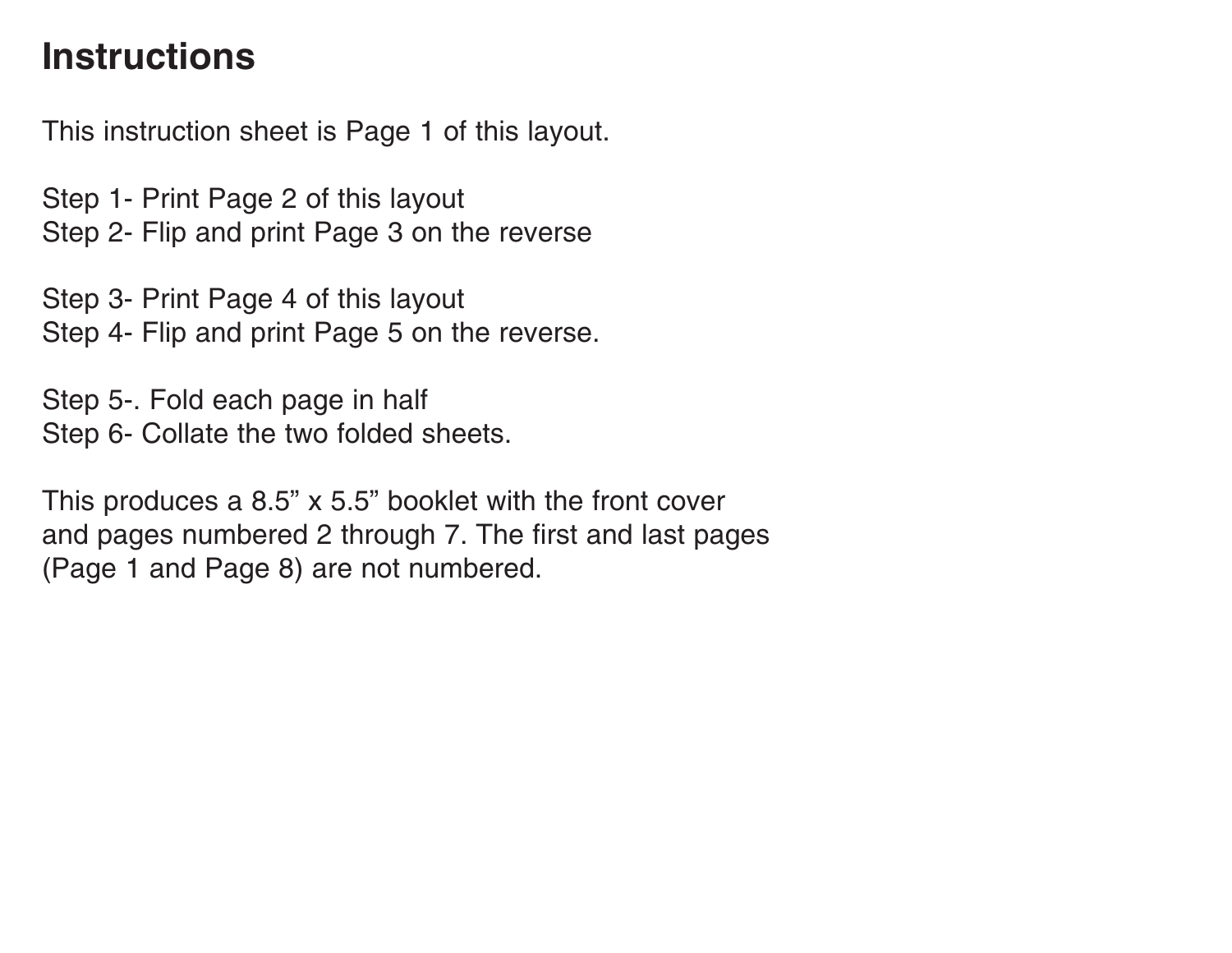# **10. Contest Director Instructions**

#### **10.1 Course Officials** • Required Course Officials

- Head Race Judge Makes on-the-hill decisions and is head of the Protest Jury
- Suggested Course Officials
- Head Timer Runs timing equipment and records the final cone-counts.
- Head Cone Judge Coordinates cone judges and informs Timer of the final cone count and DQ's for each racer.
- Other possible Course Officials
	- Cone Judges Count displaced cones, determine if racer has negotiated the course correctly.

It should be made clear to all racers which people are acting as course officials, and which are merely doing clerical, voluntary, or manual-labor functions. It is suggested that the Course Officials wear some sort of identifying clothing (special shirt, hat, vest, etc).

#### **10.2 Allowable Variations from Rules**

Variations from these rules are allowable under the following conditions:

- For MAJOR and MAIN status competitions:
- Variations shall be stated clearly in the contest sanction application.
- Variations shall be declared in written communication to the racers on the day of the race.
- Variations shall be minor, few, and not significantly change the nature of the race.
- Examples of possible variations: Start ramp specification variation (larger, smaller, etc); Tone count-down variation.
- For PRIME, BASIC, PLAIN status competitions:
- Variations shall be stated clearly in the contest sanction application.
- Variations shall be declared to the racers on the day of the race (e.g. in a Racer's meeting or announcement).
- Variations are allowed to alter the nature of the race.
- Examples of possible variations: Push-start vs. ramp start; A-B-C bracketing system to expand the # of racers entering head-to-head rounds, taking 4 runs on a single-lane race instead of 2 runs.
- ISSA Regional Contest Coordinators will review contest sanction applications and may reduce the contest status based on the number and magnitude of the declared variations from these rules.



# **ISSA Slalom Skateboarding Rules 2010**

#### **1. INTRODUCTION**

- These are the ISSA Slalom Skateboarding Rules. The objectives of these rules are to:
- 1. Provide contest directors and racers with a uniform set of written rules.
- 2. Allow some variation for contest directors to customize events to suit their tastes.
- 3. Allow for a method to change these rules in the future.

A slalom skateboard race consists of a prescribed course set out on a hard surface, marked with cones. The skateboard racer passes through the course, alternately passing the cones on the left and right. The racer is timed through the course. Time penalties are assessed if the racer fails to complete the course or displaces cones in the course.

These rules are in effect for the calendar year 2010

These rules will be updated in 2010. Members of the ISSA may propose rules changes at any time before September 1 2010. The rules committee of the ISSA may then accept, modify, or reject the proposed rule change for the 2011 rules.

rules during the race season by a majority vote of the Board of Directors. The ISSA Board of Directors may make clarifications, emergency changes, or alterations to these

#### **2. Equipment**

## **2.1 Required Equipment**

- Protective Equipment
	- Helmet: No restrictions on type or design.
- Shoes: One shoe must be worn on each foot.
- Optional Protective Equipment: Knee pads, elbow pads, gloves, etc.
- Skateboard
	- Deck: The deck must be structurally sound and not pose a safety hazard. It may be any shape, size, or construction.
	- Wheels: Exactly 4 wheels. No other restrictions.
	- Trucks: No restrictions on number. The trucks must be lean steer activated.
	- Competitors are required to ride in a standing (upright) position.

#### **2.2 Prohibited Equipment**

- Propulsion devices or mechanisms
- Brakes, clutches or other devices providing torque to the wheels.
- Bindings, toe straps, or other devices attaching the shoes to the deck.
- Aerodynamic fairings, parachutes, sails, or other such devices.
- Handles, seats, supports, or other equipment that provides an interface from the racer to the board other than the sole of the shoe.
- Equipment that is consumed, discarded, or jettisoned during the race.
- Steering mechanisms activated by means other than lean-to-steer.

#### **2.3 Allowed Equipment (including, but not limited to)**

- Foot stops or other devices to limit the lateral movement of the feet on the deck. They must not wrap over, trap, or affix the rider's foot to the deck in any way.
- Concave, kick-tail, camber, and other shape modifications to the flat deck.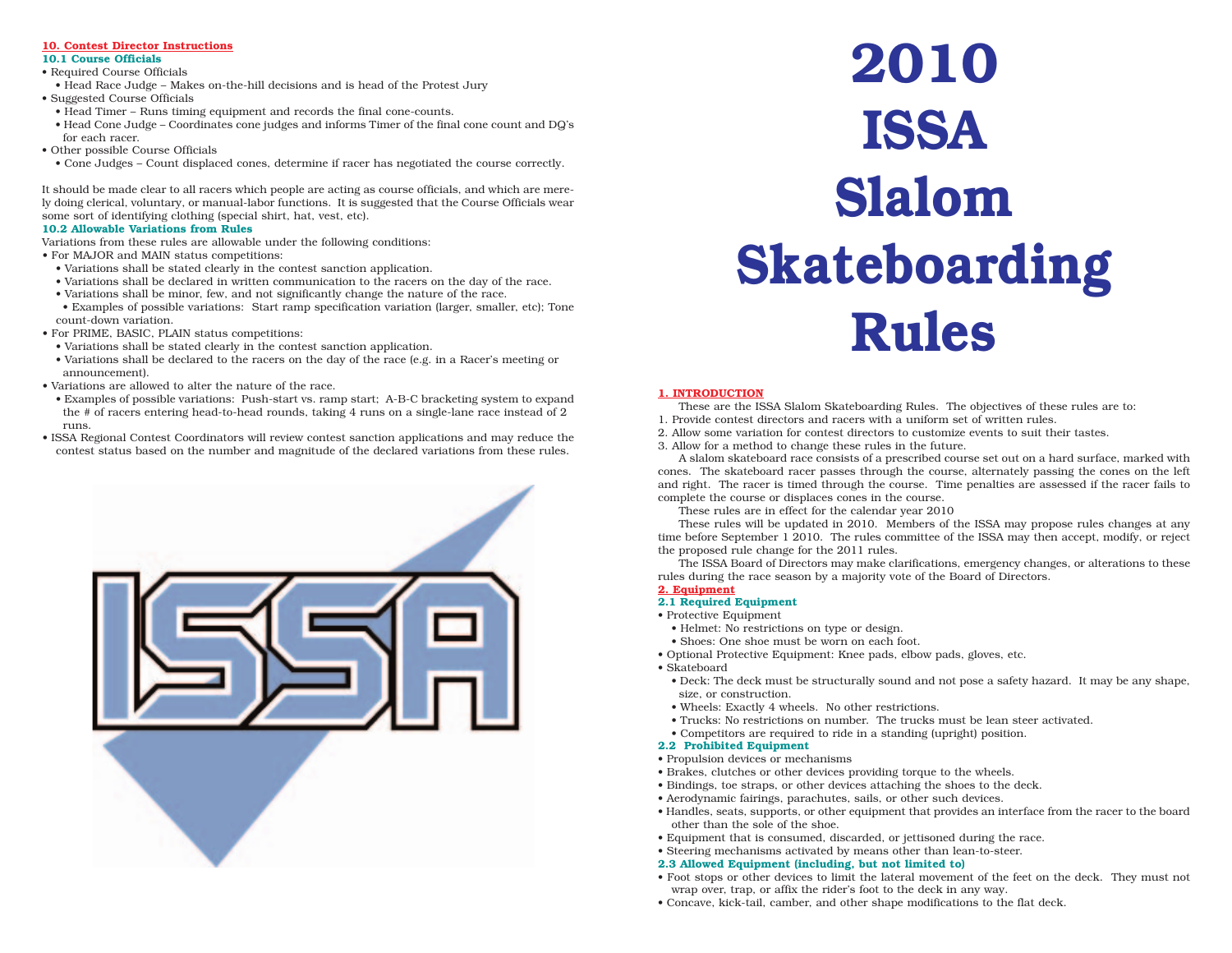#### **3. Slalom Race Description**

#### **3.1 Single-Lane**

Single-lane slalom races are run 1-racer at a time. Two runs are made by each racer. The final placing of the racers is determined by taking the single best time from each racer.

#### **3.2 Dual-Lane**

Dual-lane slalom races consist of two identical (either parallel or mirrored) courses. Two racers run at the same time. The race is split into a Qualifying round and a Head-to-Head round. • Qualifying: The racers take one run on each course.

- The qualifying position is determined by taking the single best time from either course.
	- Head-to-Head racing: The racers are seeded into brackets and take one run in each course, with their opponent in the other course.
	- The winner of the round is determined by taking the sum of both runs.
	- The loser of the round is eliminated from further competition.
- Rounds are taken until the final 2 racers face off for the 1st place round.

#### **3.3 Start**

The start consists of a starting platform (ramp) elevated above the surface of the course. The racer stands on the start platform with his feet on the skateboard and upon signal from the race official, propels down the platform and onto the race course. A signaling device determines when the racer has started.

#### **3.4 Cones and Course**

Cones are placed on the course surface to indicate the turn points for the racer. The cones shall be negotiated in left/right sequence down the course. Cone spacing and placement depends on the type of course (see Section 9). The object of the race is to successfully pass each turn point in the fastest time.

The course direction at the 1st cone shall be marked to indicate the entry direction into the course. Once the course is set, the course officials shall mark a cone-circle around each cone to determine placement of the cones after each run, and to determine cone displacements during a run. Cone specification:

- Base diameter: 140 mm +/- 20mm
- Cone height: 230mm +/- 30mm
- Material: Plastic
- Construction: Hollow (light weight)
- Base Flange: Not allowed
- No openings in side-wall of cone.

#### **3.5 Finish**

The finish consists of a line perpendicular to the course and no closer than 2m from the final cone. The finish shall provide a signal to the timing equipment to stop the timing when the racer passes the finish line.

#### **4. Race Runs**

#### **4.1 Start of Run**

- The start of the run shall follow a predictable and consistent sequence for all racers:
- Racers are called to the start and assume a ready position in the start ramp
- Race officials determine that the course is ready and the racers are ready.
- The timing system is armed and the racers given an audible signal.
- The timing system provides tones on 1-second intervals:
- 3 seconds to start
- 2 seconds to start
- 1 second to start
- START (Shall differ in pitch, duration, or volume from the preceding tones)
- Upon START signal, the clock will start for both courses, regardless of whether the racers have passed the start line.
- Should a racer start before the START signal, the racer shall be penalized by an amount of 2X the early-start interval.
- Should a racer start after the START signal, no additional penalty is given.

# **4.2 Successful Passing Through The Course**

- A racer is deemed to have successfully passed through the course if the skateboard:
- Passes thru the start line and triggers the start signal.
- Passes cones on the correct side.
- Passes cones on the incorrect side, yet displaces the cone.
- Passes through the finish line and triggers the finish signal.
- The racer is not disqualified for other reasons.

#### **8.7 Super-GS (SGS)**

- Course Intent: Test the racer's ability to make high-speed long-radius turns through the course. The course should use the full width of the racing surface, with the course curving a smooth path down the hill. Speeds are much higher than the Slalom events. Racers turn while tucking for whole subsections of the course. The cones shall determine the turning points, not just the curves in the road (to distinguish from downhill racing).
- Sloped surfaces of moderately-steep pitch are used. The road follows several natural curves and changes of pitch. (Suggestion 3% to 10% overall grade.)
- Cone Spacing Limits: 3.0m to 20m
- Cone Spacing Suggestion: 5m to 15m
- Course Length: 20 to 100 cones. (Suggestion: 40 cones)

#### **8.8 Course Setting**

The race organizer is responsible for setting the course. The method used shall be clearly stated in the race sanction application. (Who will set the course, description of course, when will course be set, etc.)

#### **9. Racer Classifications, Racer Groupings, Awards, AND Overall Winner 9.1 Racer Classifications**

The following racer classifications are recognized. Not every contest will award points, prizes, and medals to every one of these classifications. A racer must race in one and only one classification for each race.

- Open: Every racer may race in the "open" classification.
- Skill level (self declared grouping):
- Pro / Amateur
- Gender
	- Female / Male

• Age:

- Juniors: (17 and under) racers who's age will not reach 18 in the current year.
- Teens: (14 and under) those racers who's age will not reach 15 in the current year.
- Kids: (11 and under) those racers who's age will not reach 12 in the current year.
- Masters: Those racers who's age is 45 years or older.

#### **9.2 Racer Groupings**

The race organizer will decide which racer classifications will be run independently, and which ones grouped together under the "open" classification. It is suggested that racer groupings only be implemented if there are more than 8 racers in the group. The race organizer may choose to use different courses for different racer groups. (e.g. A less challenging "Kids" race.) Groupings can use the logical combinations of racer classifications above (e.g. Amateur-Female-Kids group).

#### **9.3 Prizes and awards**

Award of prizes, points, and other items may be made into the various Racer Classifications even if the race is not separately grouped in that manner. (e.g. Giving the top Female finishers an award in a race with all racers in a single "Open" grouping.)

#### **9.4 Overall Winner**

An event with several races may give awards for the overall winner. The method of calculating the overall winner shall be:

- Racers may enter as many events as desired.
- One event is declared the "tie breaker" before the competition begins.
- Racers receive points in each race according to the chart. (Below)
- Racers are sorted from highest to lowest sum of total points over all events.
- Ties are broken by comparing racer placing in the "tie breaking" event.

| 1st place $=100$  | 2nd place $=80$                   | 3rd place $=60$   | $4th$ place $=50$ |  |  |
|-------------------|-----------------------------------|-------------------|-------------------|--|--|
| $5th$ place $=45$ | 6th place $=40$                   | $7th$ place $=36$ | 8th place = 32    |  |  |
| 9th place $=29$   | 10th place $=26$                  | 11th place $=24$  | 12th place $=22$  |  |  |
| 13th place $=20$  | 14th place $=18$                  | 15th place $=16$  | 16th place $=15$  |  |  |
| 17th place $=14$  | 18th place $=13$                  | 19th place $=12$  | $20th$ place = 11 |  |  |
| $21st$ place = 10 | $22nd$ place =9                   | $23rd$ place $=8$ | $24th$ place =7   |  |  |
| $25th$ place $=6$ | $26th$ place $=5$                 | $27th$ place $=4$ | $28th$ place = 3  |  |  |
| 29th place $=2$   | $30th$ place =1                   | $31st$ place $=0$ | 32nd place $=-1$  |  |  |
| 33rd place=-2     | Points decrement by 1pt per place |                   |                   |  |  |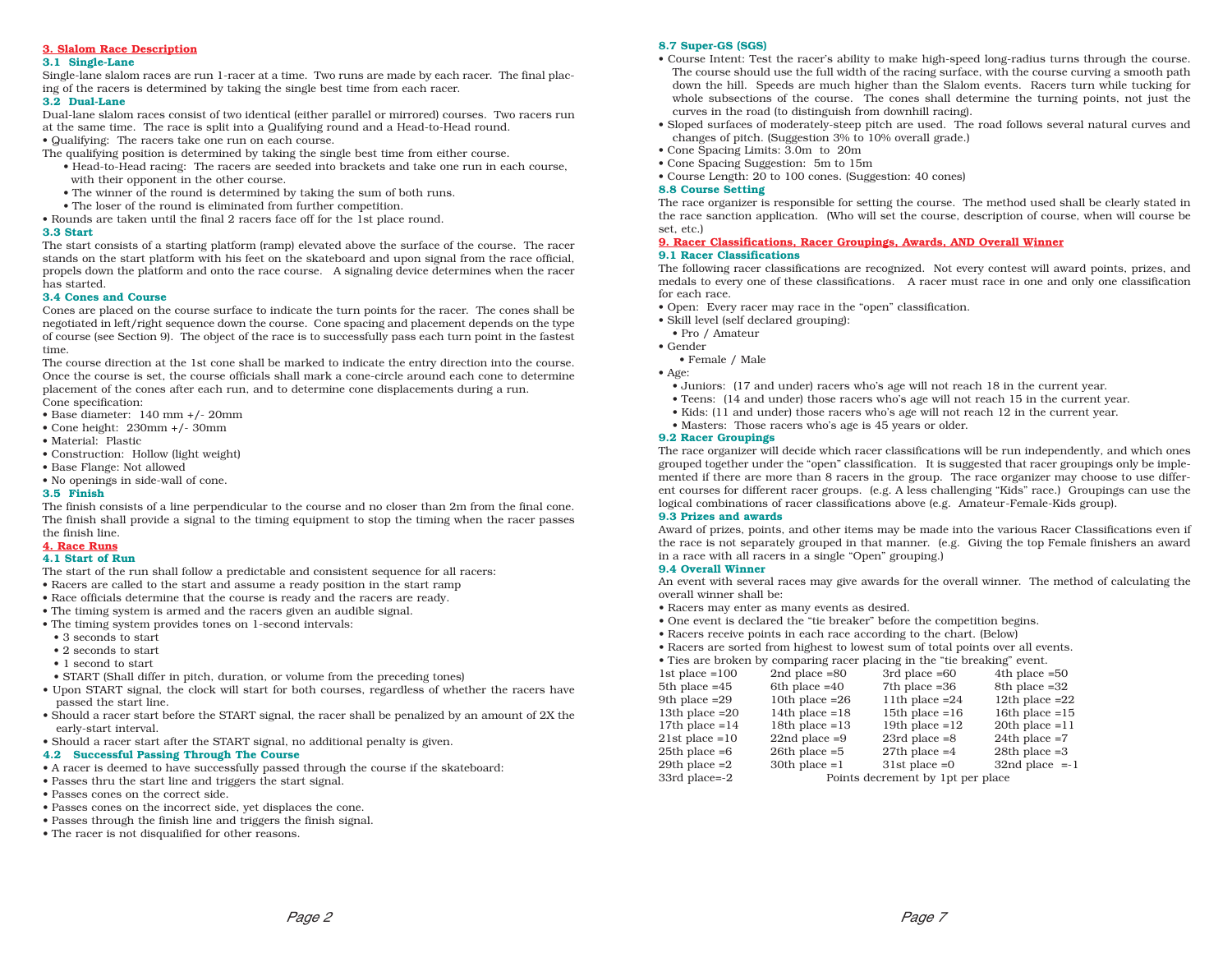#### **7.3 Protests**

Protests are only allowed in the higher status competitions (MAJOR, MAIN). Protests are not allowed in the lower status competitions (PRIME, BASIC, PLAIN). The procedure is:

- Race officials provide protest forms for the racer to fill in.
- Racer fills in a protest form.
- Within 10 minutes of the end of the current round (Qualifying, group of 32, etc)
- Racer states which rule was not followed and gives statements or evidence on the form.
- Race officials form a Protest Jury consisting of
- Head Race Judge
- Racer Jury Member (should be selected before race starts)
- One person chosen in agreement by the Racer Jury Member and the Head Race Judge.
- Protest Jury reviews the written protest form, may ask for witnesses, and may talk to the affected racer(s).
- Protest Jury renders a final verdict with one of the following outcomes:
- The racer is allowed a re-run (subject to the rules on Re-Runs)
- The racer's cone count or DQ status is adjusted based on the evidence.
- No changes in results are made.
- The decision of the Protest Jury is final and cannot be re-protested.
- A racer is only allowed one protest per race.
- A racer may only submit a protest for actions where the racer was involved.

#### **8. Course Technical Specifications**

#### **8.1 Timing System**

Timing Systems on the ISSA-approved list shall be used.

- **8.2 Starting Ramp**
- Start platforms shall:
- Be a minimum of 0.75m tall.
- Be a maximum of 2m tall
- Be a maximum angle of 45 degrees from horizontal
- Contain transitions of minimum radius 1m
- Be placed no closer than 4m from the 1st cone in the course.
- Provide hand-holds for the racer to pull on for propulsion from the start
- Have a signaling device placed such that the timing equipment can be signaled when the race starts from the ramp.

### **8.3 Straight Parallel Slalom (SPS)**

- Course Intent: Test the racer's ability to turn as quickly as possible on a regular, straight line course down the fall line of the racing surface. Turns are all short radius.
- May be run on flat or sloped surfaces.
- Cone Spacing Limits: 1.0m to 3.0m
- Cone Spacing Suggestion: 1.5m to 2.0m
- Course Length: 25 to 100 cones. (Suggestion: 50 cones)

#### **8.4 Tight Slalom (TS)**

- Course Intent: Test the racer's ability to turn very quickly, with occasional rhythm interruptions and offsets away from the fall line. Course is primarily down the fall line of the racing surface. Turns are all short radius.
- May be run on flat or sloped surfaces.
- Cone Spacing Limits: 1.4m to 3.0m
- Cone Spacing Suggestion: 1.5m to 2.5m
- Course Length: 25 to 100 cones. (Suggestion: 50 cones)

#### **8.5 Hybrid Slalom (HS) [also known as Slalom: Special (SS)]**

- Course Intent: Test the racer's ability to turn quickly, with constantly-changing interruptions and offsets away from the fall line. Course may combine fall-line sections, angled sections, and curved sections. Turns are a mixture of short-radius and medium-radius.
- Sloped surfaces of moderate pitch are used. (Suggestion 3% to 8% grade.)
- Cone Spacing Limits: 1.5m to 4.5m
- Cone Spacing Suggestion: 2.0m to 3.0m
- Course Length: 25 to 100 cones (Suggestion: 50 cones)

#### **8.6 Giant Slalom (GS)**

- Course Intent: Test the racer's ability to make a variety of short, medium, and long-radius tur through the course. The course should use the full width of the racing surface, with the course curving a smooth path down the hill. May be run single-lane or dual, depending on road width. Speeds are higher than the Slalom events. Racers tuck occasionally for short intervals.
- Sloped surfaces of moderately-steep pitch are used. (Suggestion 3% to 10% grade.)
- Cone Spacing Limits: 2.0m to 10m
- Cone Spacing Suggestion: 3.0m to 5.0m
- Course Length: 20 to 100 cones. (Suggestion: 40 cones)

# **4.3 Cone Displacements**

A cone is counted as being displaced if either of these occurs:

- The entire base of the cone is outside of the entire cone-circle on the surface of the course.
- The cone is tipped over and not standing upright.
- A cone is NOT counted as being displaced if:

• The cone is tipped over by an outside agent (includes being hit by a cone from the adjacent course). The cone penalty shall be:

- 0.1 second for Slalom races
- 0.2 second for GS races
- 0.3 second for Super-GS races

#### **4.3.(a) Maximum Cone/No Time Penalty Format OPTION**

Maximum Cone/No Time Penalty racing is an option organizers may choose for conducting a slalom skateboard racing event. Organizers should consider factors such as course technical difficulty and course conditions in choosing this option.

- No time penalty for hitting each individual cone.
- Maximum number determined by race organizer for specific events.
- Maximum number of cones may be displaced by each racer with no penalty.
- One additional cone in excess of maximum is disqualification.
- No time penalty for false starts.
- False start will be a disqualification.

#### **4.4 Disqualifications**

- The racer is disqualified during the run for any of the following:
- Unsuccessfully passing through the course.
- Displacing more than 20% of the cones. (20% + 1 cone is a DQ)
- Displacing any cone by contact above the knees.
- Placing any part of the body (including hands and feet) onto the course surface during the race.
- Unsporting conduct (interfering with a racer, damaging equipment, etc.)

#### **4.5 Finish of Run**

The time for each racer stops when the racer passes over the finish line.

After passing the finish line, the racer may stop in any manner (foot-drag, slide, carve, turn uphill, etc.)

#### **5. Calculation of Time**

#### **5.1 Calculating the Resulting Time**

The time for each racer is calculated by the formula:

- $RT = ET + SP + (CD^*CP)$
- Where:
- RT is the Resulting (final) Time
- ET is the Elapsed Time from the START tone to the racer's finish
- SP is the Start Penalty for starting early
- CD is the # of Cones Displaced
- CP is the Cone Penalty for this race

#### **5.2 Penalty for Disqualifications**

The racer's Resultant Time (RT) is set at 999 seconds if the racer is disqualified during runs in single-lane competition or in qualifying.

When a single racer is disqualified during Head-to-Head racing, the racer receives a Resultant Time (RT) of 1.5seconds added to the other racer's Resultant Time (RT).

#### **5.3 Provisions for Ties**

If racers should be tied during a race, the following shall apply in the order given:

• During qualification runs

• During head-to-head competition:

head-to-head round.

Page 6 Page 3

• The racer's slower run of the 2 runs are compared to break the tie.

• The racer's slower run of the 2 runs are compared to break the tie. • The racer with the lowest cone count shall be the winner of the tie-breaker. • If that does not break the tie, then the racers are tied in the final placement.

• The racer's fastest run of the 2 runs are compared to break the tie. • The racer with the lowest cone count shall be the winner of the tie-breaker.

- The racer with the lowest cone count shall be the winner of the tie-breaker.
- The racers who are still tied are placed into the head-to-head seeding in random order among the tied racers. • During single-lane competition:

• The racer with the higher placement in the qualifying round shall be declared the winner of the